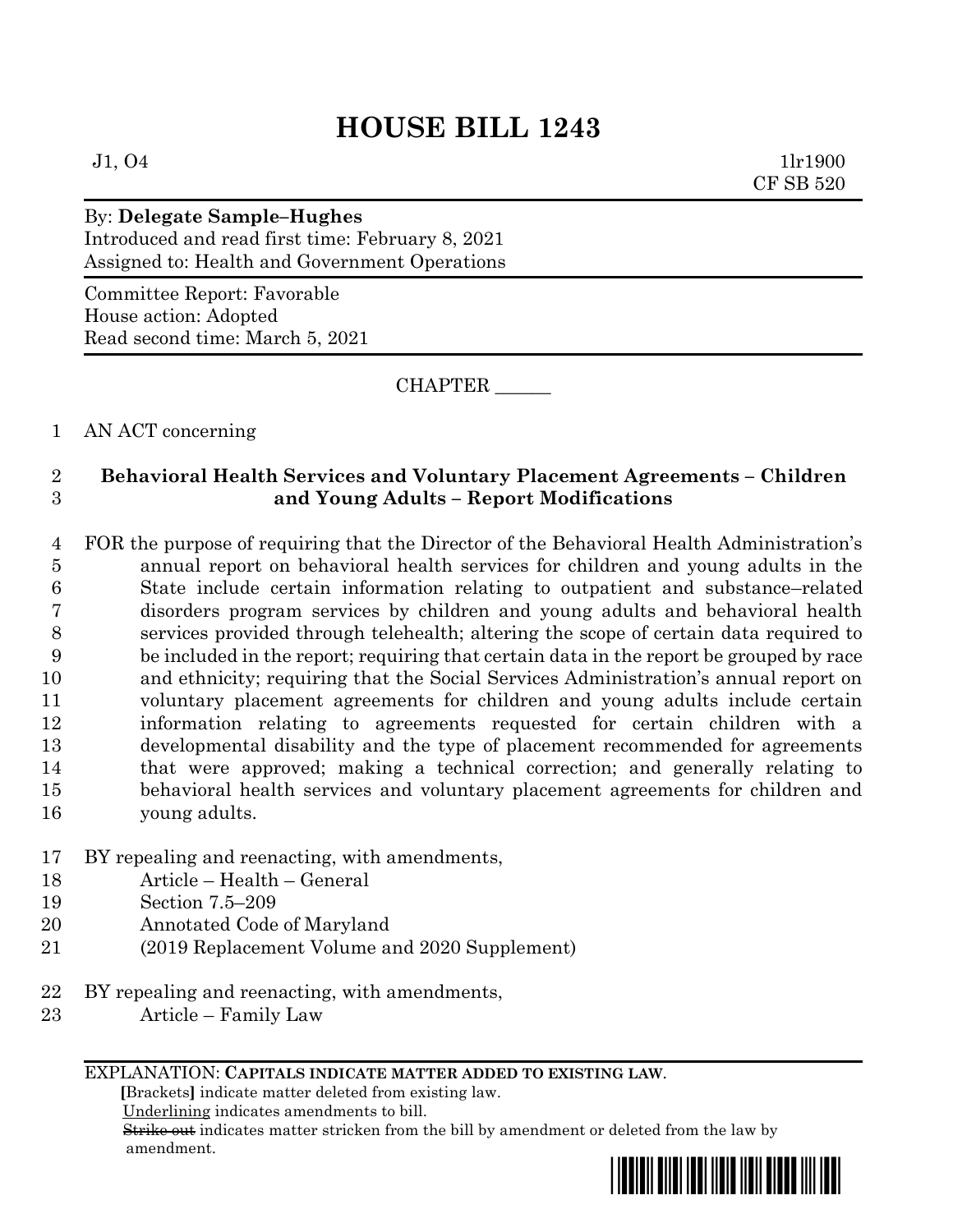| $\mathbf 1$<br>$\boldsymbol{2}$<br>$\boldsymbol{3}$ | Section 5-505.1<br>Annotated Code of Maryland                                                               | (2019 Replacement Volume and 2020 Supplement)                                                                                                                                                                                                                   |  |  |  |
|-----------------------------------------------------|-------------------------------------------------------------------------------------------------------------|-----------------------------------------------------------------------------------------------------------------------------------------------------------------------------------------------------------------------------------------------------------------|--|--|--|
| 4<br>5                                              | SECTION 1. BE IT ENACTED BY THE GENERAL ASSEMBLY OF MARYLAND,<br>That the Laws of Maryland read as follows: |                                                                                                                                                                                                                                                                 |  |  |  |
| 6                                                   |                                                                                                             | Article - Health - General                                                                                                                                                                                                                                      |  |  |  |
| 7                                                   | $7.5 - 209.$                                                                                                |                                                                                                                                                                                                                                                                 |  |  |  |
| 8<br>9                                              | (a)                                                                                                         | In consultation with interested stakeholders, the Director shall prepare an<br>annual report on behavioral health services for children and young adults in the State.                                                                                          |  |  |  |
| 10                                                  | (b)                                                                                                         | The report shall include:                                                                                                                                                                                                                                       |  |  |  |
| 11<br>12                                            | (1)<br>during the reported year:                                                                            | The number and the percentage of children and young adults who,                                                                                                                                                                                                 |  |  |  |
| 13                                                  | (i)                                                                                                         | Were eligible for public behavioral health services; [and]                                                                                                                                                                                                      |  |  |  |
| 14                                                  | (ii)                                                                                                        | Used a public behavioral health service, including:                                                                                                                                                                                                             |  |  |  |
| 15                                                  |                                                                                                             | 1.<br>AN OUTPATIENT SERVICE;                                                                                                                                                                                                                                    |  |  |  |
| 16                                                  |                                                                                                             | [1.] 2. An inpatient service;                                                                                                                                                                                                                                   |  |  |  |
| 17                                                  |                                                                                                             | [2.] <b>3.</b> An emergency room service;                                                                                                                                                                                                                       |  |  |  |
| 18                                                  |                                                                                                             | [3.] 4. A residential treatment center service; [and]                                                                                                                                                                                                           |  |  |  |
| 19<br>20<br>21<br>22                                | <b>AND</b>                                                                                                  | [4.] <b>5.</b> An intensive public behavioral health service, including<br>targeted or mental health case management services, respite care services, services<br>provided under § 1915(i) of the Social Security Act, and psychiatric rehabilitation services; |  |  |  |
| 23<br>24                                            | <b>SERVICE; AND</b>                                                                                         | 6.<br>A<br><b>SUBSTANCE-RELATED</b><br><b>DISORDERS</b><br><b>PROGRAM</b>                                                                                                                                                                                       |  |  |  |
| $25\,$<br>26                                        | (III)<br>THROUGH TELEHEALTH;                                                                                | USED A PUBLIC BEHAVIORAL HEALTH SERVICE PROVIDED                                                                                                                                                                                                                |  |  |  |
| $27\,$<br>28                                        | (2)<br>a public behavioral health service, including:                                                       | The total expenditure and expenditure per child and young adult using                                                                                                                                                                                           |  |  |  |
| 29                                                  | (I)                                                                                                         | AN OUTPATIENT SERVICE;                                                                                                                                                                                                                                          |  |  |  |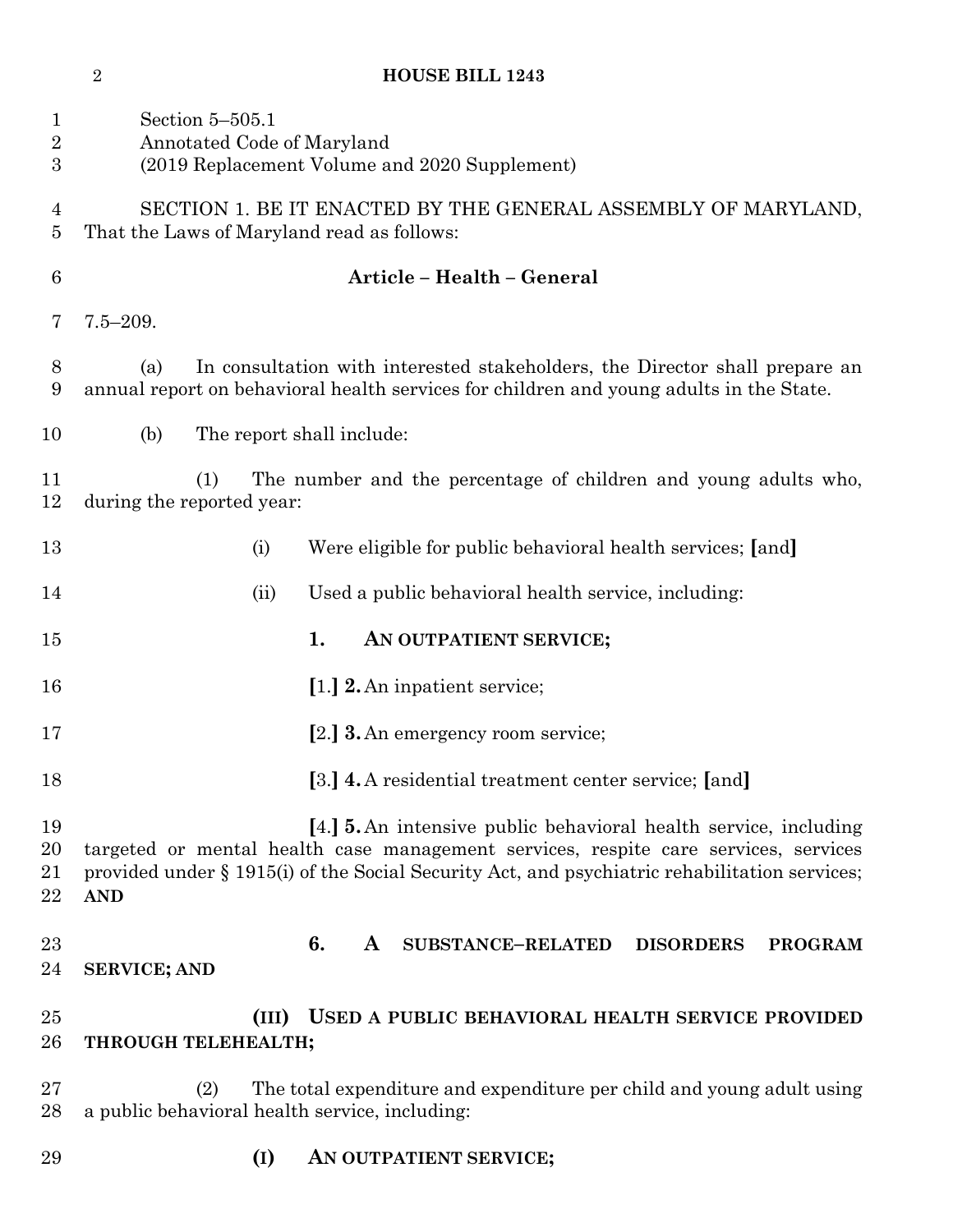# **HOUSE BILL 1243** 3

| $\mathbf{1}$         |                                                                                                                            | $\left[ \text{(i)} \right] \left( \text{II} \right)$ |  | An inpatient service;                                                                                                                                 |
|----------------------|----------------------------------------------------------------------------------------------------------------------------|------------------------------------------------------|--|-------------------------------------------------------------------------------------------------------------------------------------------------------|
| $\overline{2}$       |                                                                                                                            | $(iii)$ (III)                                        |  | An emergency room service;                                                                                                                            |
| $\boldsymbol{3}$     |                                                                                                                            | $(iii)$ $(V)$                                        |  | A residential treatment center service; [and]                                                                                                         |
| 4                    |                                                                                                                            | $\left[\text{(iv)}\right]$ (V)                       |  | An intensive community service[.]; AND                                                                                                                |
| 5                    |                                                                                                                            | (VI)                                                 |  | A SUBSTANCE-RELATED DISORDERS PROGRAM SERVICE;                                                                                                        |
| $6\phantom{.}6$<br>7 | (3)<br>The total cost per child or young adult for all behavioral health services<br>provided to the child or young adult; |                                                      |  |                                                                                                                                                       |
| 8                    | (4)                                                                                                                        |                                                      |  | The total expenditure and expenditure per child and young adult for:                                                                                  |
| 9                    |                                                                                                                            | (i)                                                  |  | Targeted case management services;                                                                                                                    |
| 10                   |                                                                                                                            | (ii)                                                 |  | Respite care services;                                                                                                                                |
| 11<br>12             | Security Act; and                                                                                                          | (iii)                                                |  | Services provided through a plan under $\S$ 1915(i) of the Social                                                                                     |
| 13                   |                                                                                                                            | (iv)                                                 |  | Psychiatric rehabilitation services;                                                                                                                  |
| 14                   | (5)                                                                                                                        |                                                      |  | The [average] MEDIAN length of time children and young adults spent:                                                                                  |
| 15<br>16             | hospitalization; and                                                                                                       | (i)                                                  |  | In the hospital emergency room pending psychiatric inpatient                                                                                          |
| 17<br>19             | placement;                                                                                                                 | (ii)                                                 |  | Waiting for placement in a residential treatment center from the<br>18 date of the referral, AS DETERMINED BY THE REFERRAL SOURCE, to the date of the |
| 20<br>21             | (6)<br>30–day admission] WITHIN 30 DAYS at:                                                                                |                                                      |  | The number of children and young adults who were readmitted for a                                                                                     |
| 22                   |                                                                                                                            | (i)                                                  |  | The same hospital;                                                                                                                                    |
| 23                   |                                                                                                                            | (ii)                                                 |  | The same residential treatment center; or                                                                                                             |
| 24                   |                                                                                                                            | (iii)                                                |  | Any other hospital or residential treatment center;                                                                                                   |
| 25                   | (7)                                                                                                                        |                                                      |  | The [average] MEDIAN length of stay for children and young adults at:                                                                                 |
| 26                   |                                                                                                                            | (i)                                                  |  | A residential treatment center; [and]                                                                                                                 |
|                      |                                                                                                                            |                                                      |  |                                                                                                                                                       |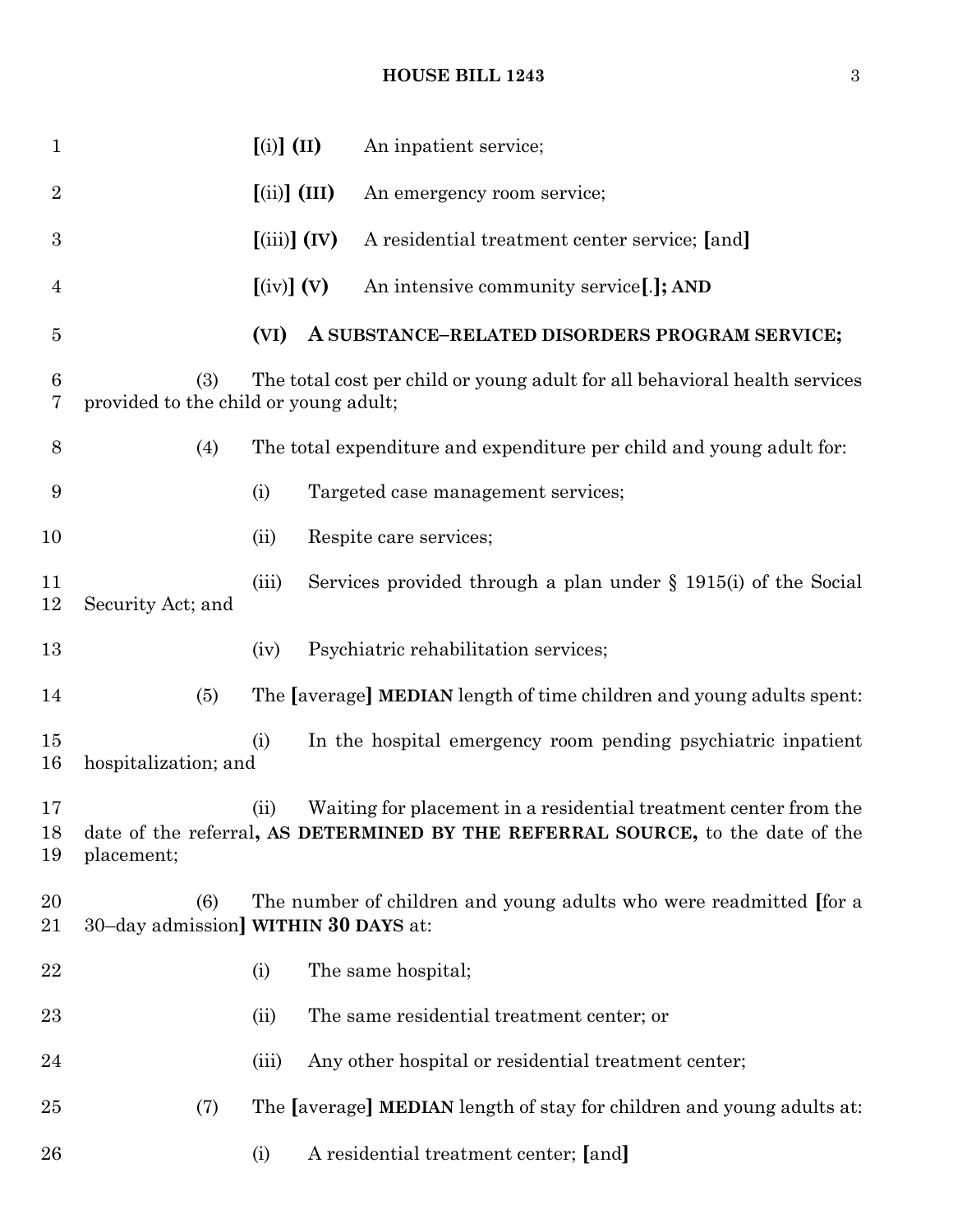| $\mathbf{1}$        |                                                                                                                                          | (ii)                             |              | A psychiatric unit at a hospital; and                    |                                                                              |                  |  |
|---------------------|------------------------------------------------------------------------------------------------------------------------------------------|----------------------------------|--------------|----------------------------------------------------------|------------------------------------------------------------------------------|------------------|--|
| $\overline{2}$<br>3 | PROGRAM; AND                                                                                                                             | (III)                            | $\mathbf{A}$ | <b>RESIDENTIAL</b>                                       | <b>SUBSTANCE-RELATED</b>                                                     | <b>DISORDERS</b> |  |
| 4                   | (8)                                                                                                                                      |                                  |              | For residential treatment centers:                       |                                                                              |                  |  |
| $\overline{5}$<br>6 | (I)<br>THE TOTAL NUMBER OF CHILDREN AND YOUNG ADULTS<br>ADMITTED DURING THE REPORT YEAR; AND                                             |                                  |              |                                                          |                                                                              |                  |  |
| 7<br>$8\,$          | $[$ ; and                                                                                                                                | $\left[ \text{(i)} \right]$ (II) |              |                                                          | The total number of children and young adults discharged                     |                  |  |
| 9<br>10             | or young adults] DURING THE REPORT YEAR.                                                                                                 | (ii)                             |              |                                                          | The number of residents at the end of the year who are children              |                  |  |
| 11<br>12            | $\left( \text{c}\right)$                                                                                                                 |                                  |              | section by jurisdiction and by the following age groups: | The report shall group the information required under subsection (b) of this |                  |  |
| 13                  | (1)                                                                                                                                      |                                  |              | Birth through 6 years old;                               |                                                                              |                  |  |
| 14                  | (2)                                                                                                                                      |                                  |              | 7 through 12 years old;                                  |                                                                              |                  |  |
| 15                  | (3)                                                                                                                                      |                                  |              | 13 through 17 years old;                                 |                                                                              |                  |  |
| 16                  | (4)                                                                                                                                      |                                  |              | 18 through 21 years old; and                             |                                                                              |                  |  |
| 17                  | (5)                                                                                                                                      |                                  |              | 22 through 25 years old.                                 |                                                                              |                  |  |
| 18<br>19            | THE REPORT SHALL GROUP THE INFORMATION REQUIRED UNDER<br>(D)<br>SUBSECTION (B) OF THIS SECTION BY THE FOLLOWING RACES AND ETHNIC GROUPS: |                                  |              |                                                          |                                                                              |                  |  |
| 20                  | (1)                                                                                                                                      |                                  |              | HISPANIC OR LATINO OF ANY RACE; AND                      |                                                                              |                  |  |
| 21                  | (2)                                                                                                                                      |                                  |              |                                                          | FOR INDIVIDUALS WHO ARE NON-HISPANIC OR NON-LATINO:                          |                  |  |
| 22                  |                                                                                                                                          | (I)                              |              |                                                          | AMERICAN INDIAN OR ALASKAN NATIVE;                                           |                  |  |
| 23                  |                                                                                                                                          | (II)                             |              | ASIAN;                                                   |                                                                              |                  |  |
| 24                  |                                                                                                                                          | (III)                            |              | <b>BLACK OR AFRICAN AMERICAN;</b>                        |                                                                              |                  |  |
| 25                  |                                                                                                                                          | (IV)                             |              |                                                          | NATIVE HAWAIIAN OR OTHER PACIFIC ISLANDER;                                   |                  |  |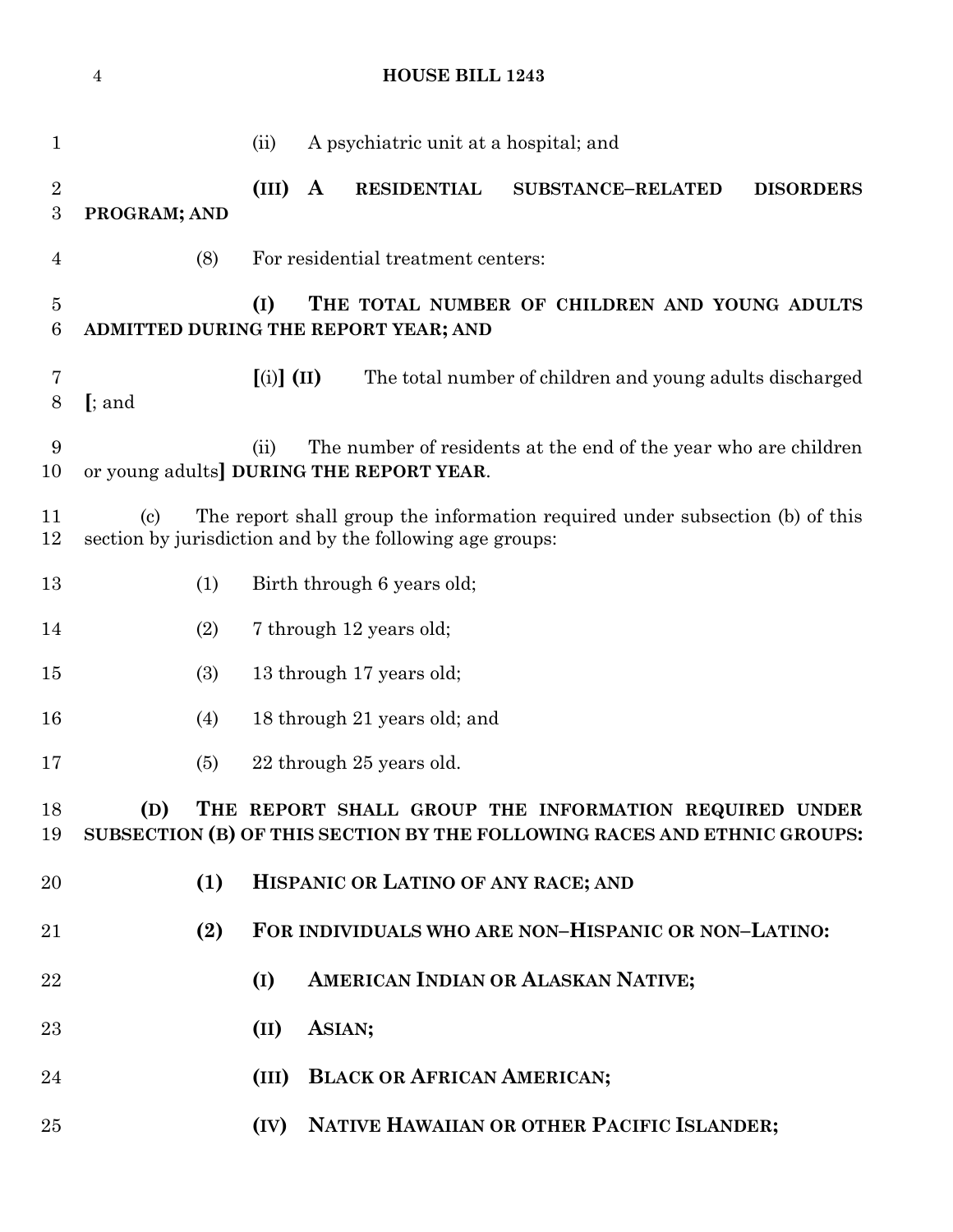# **HOUSE BILL 1243** 5

| 1                          |                          | (V)   | <b>WHITE; OR</b>                                                                                                                                                                                                       |
|----------------------------|--------------------------|-------|------------------------------------------------------------------------------------------------------------------------------------------------------------------------------------------------------------------------|
| $\overline{2}$             |                          | (VI)  | TWO OR MORE RACES.                                                                                                                                                                                                     |
| $\boldsymbol{3}$<br>4<br>5 | $\lbrack d) \rbrack$ (E) |       | On or before December 1 each year, the Director shall submit the report<br>required under this section to the Governor and, in accordance with $\S 2-1257$ of the State<br>Government Article, the General Assembly.   |
| $6\phantom{.}6$            |                          |       | <b>Article - Family Law</b>                                                                                                                                                                                            |
| 7                          | $5 - 505.1$ .            |       |                                                                                                                                                                                                                        |
| 8<br>9<br>10               | (a)<br>in the State.     |       | In consultation with interested stakeholders, the Administration shall<br>prepare an annual report on voluntary placement agreements for children and young adults                                                     |
| 11                         | (b)                      |       | The report shall include:                                                                                                                                                                                              |
| 12                         | (1)                      |       | the total number of voluntary placement agreements that were:                                                                                                                                                          |
| 13                         |                          | (i)   | approved;                                                                                                                                                                                                              |
| 14                         |                          | (ii)  | denied; [and]                                                                                                                                                                                                          |
| 15<br>16<br>17             |                          | (iii) | requested for behavioral health reasons, including voluntary<br>placement agreements that were requested for children with a developmental disability<br>who are also diagnosed with a behavioral health disorder; AND |
| 18<br>19<br>20             | DISORDER;                | (IV)  | REQUESTED FOR CHILDREN WITH A DEVELOPMENTAL<br>DISABILITY WHO ARE NOT ALSO DIAGNOSED WITH A BEHAVIORAL HEALTH                                                                                                          |
| 21                         | (2)                      |       | the reason for any denials; and                                                                                                                                                                                        |
| 22<br>23                   | (3)                      |       | for voluntary placement agreements that were approved, the type of<br>PLACEMENT RECOMMENDED AND THE TYPE OF initial placement, including:                                                                              |
| 24                         |                          | (i)   | residential treatment center;                                                                                                                                                                                          |
| 25                         |                          | (ii)  | group home placement;                                                                                                                                                                                                  |
| 26                         |                          | (iii) | therapeutic group home;                                                                                                                                                                                                |
| 27                         |                          | (iv)  | diagnostic placement;                                                                                                                                                                                                  |
| 28                         |                          | (v)   | therapeutic foster home; and                                                                                                                                                                                           |